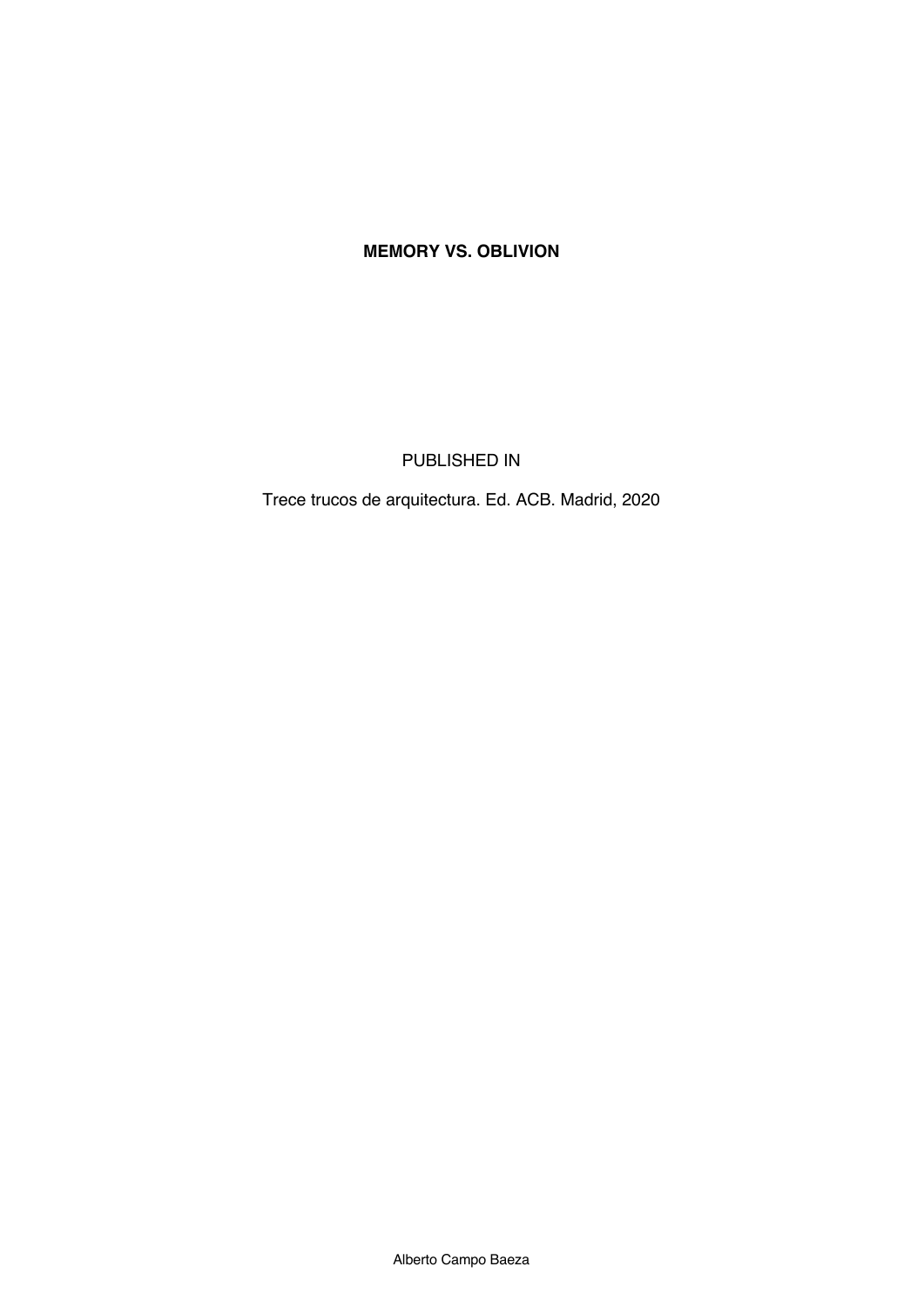## **MEMORY VS. OBLIVION**

A wise man is someone who accumulates knowledge in his memory and, after processing it properly, retains it and then uses it appropriately. The *common ground* of architects is in their memory.

Memory is capable of recording and storing in it what is worthwhile in History. Of the History of Architecture and of the general History of men.

Memory has the capacity to provide this distilled, elaborated information to architects so that they do not invent gunpowder.

To take a leap forward, it is necessary to have the impulse that is received when, with one foot in the air, the other foot rests firmly on the ground, in memory.

In order to dream, it is necessary to have accumulated before, in memory, the material with which those dreams are built. Small children do not dream.

That memory that we human beings have, is the one that in the computers, in the image and likeness of the human memory, is contained in the CPU, in the H.D. A computer without CPU is nothing. Of course, human beings have memory, understanding and will. What in Scholasticism were called the powers of the soul. Because it is easy to understand how memory, aided by understanding, reason, and will, is what makes possible the creative work of men. In a very special way that of architects.

I was asked at the Venice Biennale 2012 to focus on the *common ground*, which I understood as memory. As I was asked to focus on the house, I tried to investigate the memory of the house.

An architect is a house. So I had titled and developed one of my last academic courses at the ETSAM in Madrid. And I used it again for that small pavilion in that Biennial: An architect is a house.

What and how is the memory of the house? What is the *common ground* of an architect when he builds a house? I have to confess that every time I make a new house, all the good houses in the history of architecture parade through my memory. Not to copy, but to take a step forward and try to do something different and better.

From Adam's house in Paradise, as described and studied by old Professor Joseph Rickwert, to the prehistoric caves. And in the hut of Abbé Laugier. But also in Palladio's Villa Rotonda. And also in the Moller house of Adolph Loos. And in Soane's house at Lincoln's in the Fields in London. And in so many others.

The houses you think about are often the houses that architects have made for themselves. Even if, as in the case of Mrs. Farnsworth, the clients are the owners.